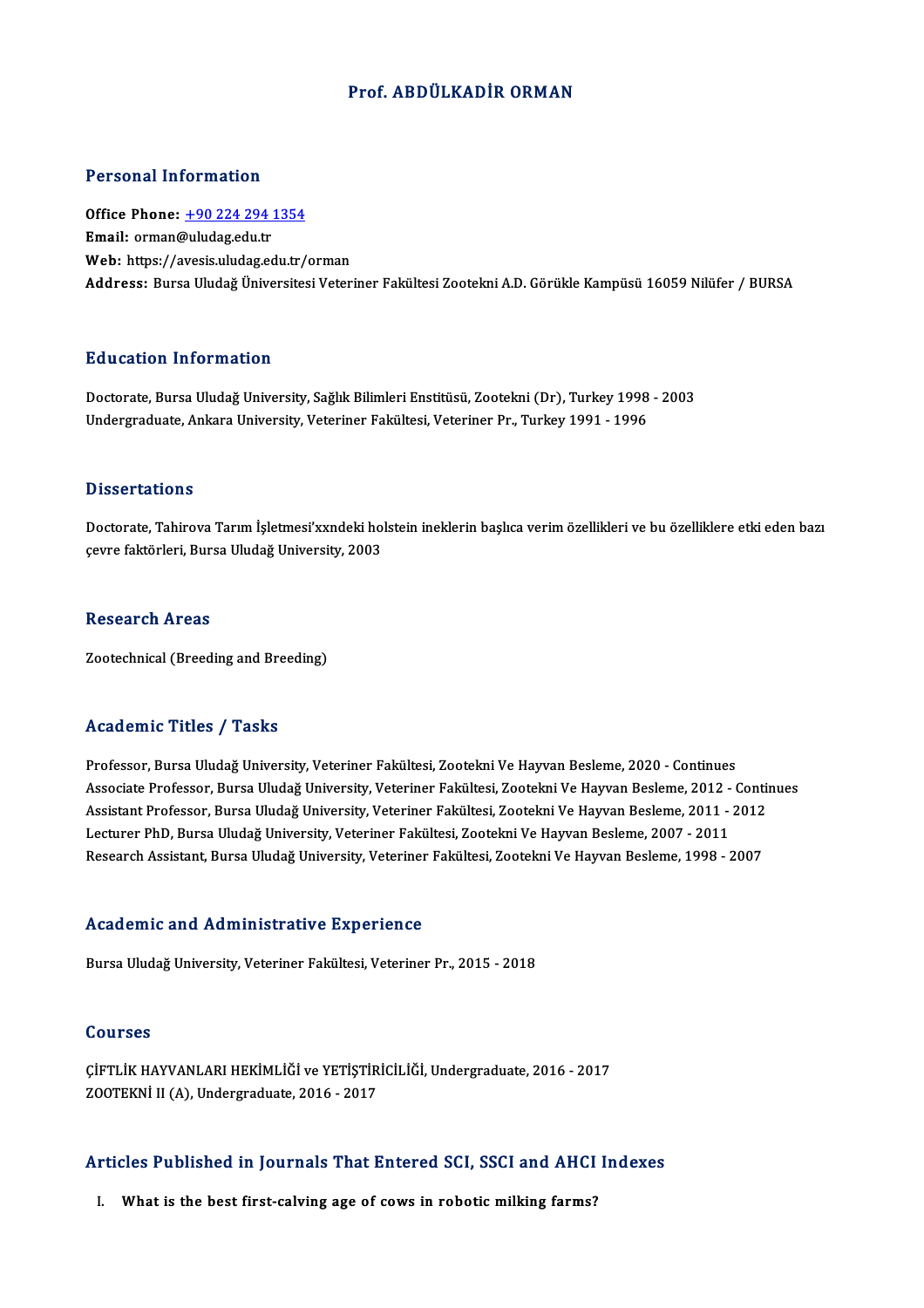IlhanG.,ÇAVUŞOĞLUE.,ORMANA.

ITALIANJOURNALOFANIMAL SCIENCE,vol.21,no.1,pp.324-330,2022 (Journal Indexed inSCI)

II. Effects of feeding corn distiller's dried grains with solubles with and without enzyme cocktail ITALIAN JOURNAL OF ANIMAL SCIENCE, vol.21, no.1, pp.324-330, 2022 (Journal Indexed in SCI)<br>Effects of feeding corn distiller's dried grains with solubles with and without enzyme cocktail<br>supplementation to laying hens on p Effed<br>supp<br>cost supplementation to laying hens on performance, egg quali<br>cost<br>Deniz G., Gencoglu H., Gezen S. S. , Turkmen I. I. , Orman A., Kara C.<br>LIVESTOCK SCIENCE vol.152, nn.174, 191, 2012 (Journal Indoved

cost<br>Deniz G., Gencoglu H., Gezen S. S. , Turkmen I. I. , Orman A., Kara C.<br>LIVESTOCK SCIENCE, vol.152, pp.174-181, 2013 (Journal Indexed in SCI)<br>Effects of inulin sunnlomentation on solosted foosal sharasteristi

Deniz G., Gencoglu H., Gezen S. S. , Turkmen I. I. , Orman A., Kara C.<br>LIVESTOCK SCIENCE, vol.152, pp.174-181, 2013 (Journal Indexed in SCI)<br>III. Effects of inulin supplementation on selected faecal characteristics and hea LIVESTOCK SCIENCE, vol.152, pp.174-1<br>Effects of inulin supplementation<br>kids sucking milk from their dams<br>Kara C. Orman A. Concocky H. Kovanki Effects of inulin supplementation on selected faecal characteristics and health of neonatal<br>kids sucking milk from their dams<br>Kara C., Orman A., Gencoglu H., Kovanlikaya A., Meral Y., Cetin I., Yibar A., KASAP S., Turkmen kids sucking milk from their dams<br>Kara C., Orman A., Gencoglu H., Kovanlikaya A., Meral Y., Cetin I., Yiba<br>ANIMAL, vol.6, no.12, pp.1947-1954, 2012 (Journal Indexed in SCI)<br>Determination of Aqute Oral Tovisity of Elumethri

- Kara C., Orman A., Gencoglu H., Kovanlikaya A., Meral Y., Cetin I., Yibar A., KA<br>ANIMAL, vol.6, no.12, pp.1947-1954, 2012 (Journal Indexed in SCI)<br>IV. Determination of Acute Oral Toxicity of Flumethrin in Honey Bees<br>Orue H ANIMAL, vol.6, no.12, pp.1947-1954, 2012 (Journal Indexed in SCI)<br>IV. Determination of Acute Oral Toxicity of Flumethrin in Honey Bees<br>Oruc H. H., Hranitz J. M., Sorucu A., Duell M., Cakmak İ., Aydin L., Orman A. Determination of Acute Oral Toxicity of Flumethrin in Honey Bees<br>Oruc H. H. , Hranitz J. M. , Sorucu A., Duell M., Cakmak İ., Aydin L., Orman A.<br>JOURNAL OF ECONOMIC ENTOMOLOGY, vol.105, no.6, pp.1890-1894, 2012 (Journal In Oruc H. H. , Hranitz J. M. , Sorucu A., Duell M., Cakmak İ., Aydin L., Orman A.<br>JOURNAL OF ECONOMIC ENTOMOLOGY, vol.105, no.6, pp.1890-1894, 2012 (Journal Indexed in SCI)<br>V. Effects of probiotic (Bacillus subtilis DSM 1729
- **JOURNAL OF ECONOMIC ENTOMOLO<br>Effects of probiotic (Bacillus sub<br>performance in broiler chickens**<br>Popiz C. Orman A. Cotinliaus E. Cons Effects of probiotic (Bacillus subtilis DSM 17299) suppleme<br>performance in broiler chickens<br>Deniz G., Orman A., Cetinkaya F., Gencoglu H., Meral Y., Turkmen I. I.<br>PEVUE DE MEDECINE VETERINAIRE .vol.162, no.11, np.538,545,3 performance in broiler chickens<br>Deniz G., Orman A., Cetinkaya F., Gencoglu H., Meral Y., Turkmen I. I.<br>REVUE DE MEDECINE VETERINAIRE, vol.162, no.11, pp.538-545, 2011 (Journal Indexed in SCI)<br>FEFECTS OF RETAINED BLACENTA O Deniz G., Orman A., Cetinkaya F., Gencoglu H., Meral Y., Turkmen I. I.<br>REVUE DE MEDECINE VETERINAIRE, vol.162, no.11, pp.538-545, 2011 (Journal Indexed in S<br>VI. EFFECTS OF RETAINED PLACENTA ON THE FERTILITY IN TREATED DAIR
- REVUE DE MEDECINE VETER<br>EFFECTS OF RETAINED PI<br>Gunay A., Gunay U., Orman A.<br>PIU CARIAN IOURNAL OF AC EFFECTS OF RETAINED PLACENTA ON THE FERTILITY IN TREATED DAIRY COWS<br>Gunay A., Gunay U., Orman A.<br>BULGARIAN JOURNAL OF AGRICULTURAL SCIENCE, vol.17, no.1, pp.126-131, 2011 (Journal Indexed in SCI)<br>The assessment of sarsess

Gunay A., Gunay U., Orman A.<br>BULGARIAN JOURNAL OF AGRICULTURAL SCIENCE, vol.17, no.1, pp.126-131, 2011 (Journal Indexed in SCI)<br>VII. The assessment of carcass traits of Awassi lambs by real-time ultrasound at different bod BULGARIAN<br>The assess<br>and sexes<br>Orman A.C The assessment of carcass traits<br>and sexes<br>Orman A., Caliskan G. U. , DİKMEN S.<br>JOUPMAL OF ANIMAL SCIENCE vel S

and sexes<br>Orman A., Caliskan G. U. , DİKMEN S.<br>JOURNAL OF ANIMAL SCIENCE, vol.88, no.10, pp.3428-3438, 2010 (Journal Indexed in SCI)

## Articles Published in Other Journals

- rticles Published in Other Journals<br>I. The Effects of Supplemental Saccharomyces cerevisiae and Phytase on Growth Performances and<br>Risema Bioshamical Persmatars of Prailar Chickans Plasma Biochemical Parameters of Broiler Chickens<br>Plasma Biochemical Parameters of Broiler Chickens<br>SÜZER R. ALTINRAS R. SEVIDOČLU N. ARICAN L. ORMAN Plasma Biochemical Parameters of Broiler Chickens<br>SÜZER B., ALTINBAŞ B., SEYİDOĞLU N., ARICAN İ., ORMAN A., YILDIZ H., YALÇIN M. Plasma Biochemical Parameters of Broiler Chickens<br>SÜZER B., ALTINBAŞ B., SEYİDOĞLU N., ARICAN İ., ORMAN A., YILDIZ H., YALÇIN M.<br>Uludağ Üniversitesi Veteriner Fakültesi Dergisi, vol.34, pp.15-23, 2015 (Other Refereed Natio
- II. The Effects of Supplemental Saccharomyces cerevisiae and phytase on growth performance, plasma<br>biochemical parameters of broilers chickens Uludağ Üniversitesi Veteriner Fakültesi Dergisi, vol.<br>The Effects of Supplemental Saccharomyces chickens<br>biochemical parameters of broilers chickens<br>SÜZER B. ALTINPAS B. SEVIDOČLU N. ARICAN İ. G The Effects of Supplemental Saccharomyces cerevisiae and phytase on gr<br>biochemical parameters of broilers chickens<br>SÜZER B., ALTINBAŞ B., SEYİDOĞLU N., ARICAN İ., ORMAN A., YILDIZ H., YALÇIN M.<br>u. Ü. Veteriner Fak Ders, no biochemical parameters of broilers chickens<br>SÜZER B., ALTINBAŞ B., SEYİDOĞLU N., ARICAN İ., ORMAN A., YILDIZ H., YALÇIN M.<br>u. Ü. Veteriner Fak. Derg., no.34, pp.15-23, 2015 (Other Refereed National Journals)<br>Proiler TAyukl u. Ü. Veteriner Fak. Derg., no.34, pp.15-23, 2015 (Other Refereed National Journals)<br>III. Broiler TAvuklarda Yeme İlave Edilen Saccharomyces cerevisiae ve Fitaz'xxın Büyüme Performansı
- ve Plazma Biyokimyasal Parametreleri Üzerine Etkisi SÜZER B., ALTINBAŞ B., SEYİDOĞLU N., ARICAN İ., ORMAN A., YILDIZ H., YALÇIN M. Uludağ Üniversitesi Veteriner Fakültesi Dergisi, vol.34, pp.15-23, 2015 (Other Refereed National Journals) SÜZER B., ALTINBAŞ B., SEYİDOĞLU N., ARICAN İ., ORMAN A., YILDIZ H., YALÇIN M.<br>Uludağ Üniversitesi Veteriner Fakültesi Dergisi, vol.34, pp.15-23, 2015 (Other Refereed National Journals)<br>IV. Effects of a Combination of Diet
- Uludağ Üniversitesi Veteriner Fakültesi Dergisi, vol.34, pp.15-23, 2015 (Other Refereed National Journals)<br>Effects of a Combination of Dietary Organic Acid Blend and Oregano Essential Oil Lunacompacid<br>Herbex Dry on the Per Effects of<br>Herbex D<br>Chickens<br>Colibilek Herbex Dry on the Performance and Clostridium p<br>Chickens<br>Çelikbilek A., DENİZ G., ORMAN A., GENÇOĞLU H., KARA Ç.<br>Journal of Biologiaal and Environmental Sciences vol.8, no

Chickens<br>Çelikbilek A., DENİZ G., ORMAN A., GENÇOĞLU H., KARA Ç.<br>Journal of Biological and Environmental Sciences, vol.8, no.22, pp.61-69, 2014 (Refereed Journals of Other<br>Institutions) Celikbilek A.,<br>Journal of Bio<br>Institutions)<br>Age and act Journal of Biological and Environmental Sciences, vol.8, no.22, pp.61-69, 2014 (Refereed Jonstitutions)<br>V. Age and sex effects on main welfare indicators of broiler in a commercial flock<br>PETELM OPMANA

Institutions)<br>Age and sex effects<br>PETEK M., ORMAN A.<br>Archive Zostechnice.

PETEK M., ORMAN A.<br>Archiva Zootechnica Vol. 16, No. 1, 2013, vol.16, no.1, pp.79-88, 2013 (Refereed Journals of Other Institutions) VI. Effects of Suplementary Nutrition in Yearling Saanen Kids on Sexual Behaviors and Reproductive